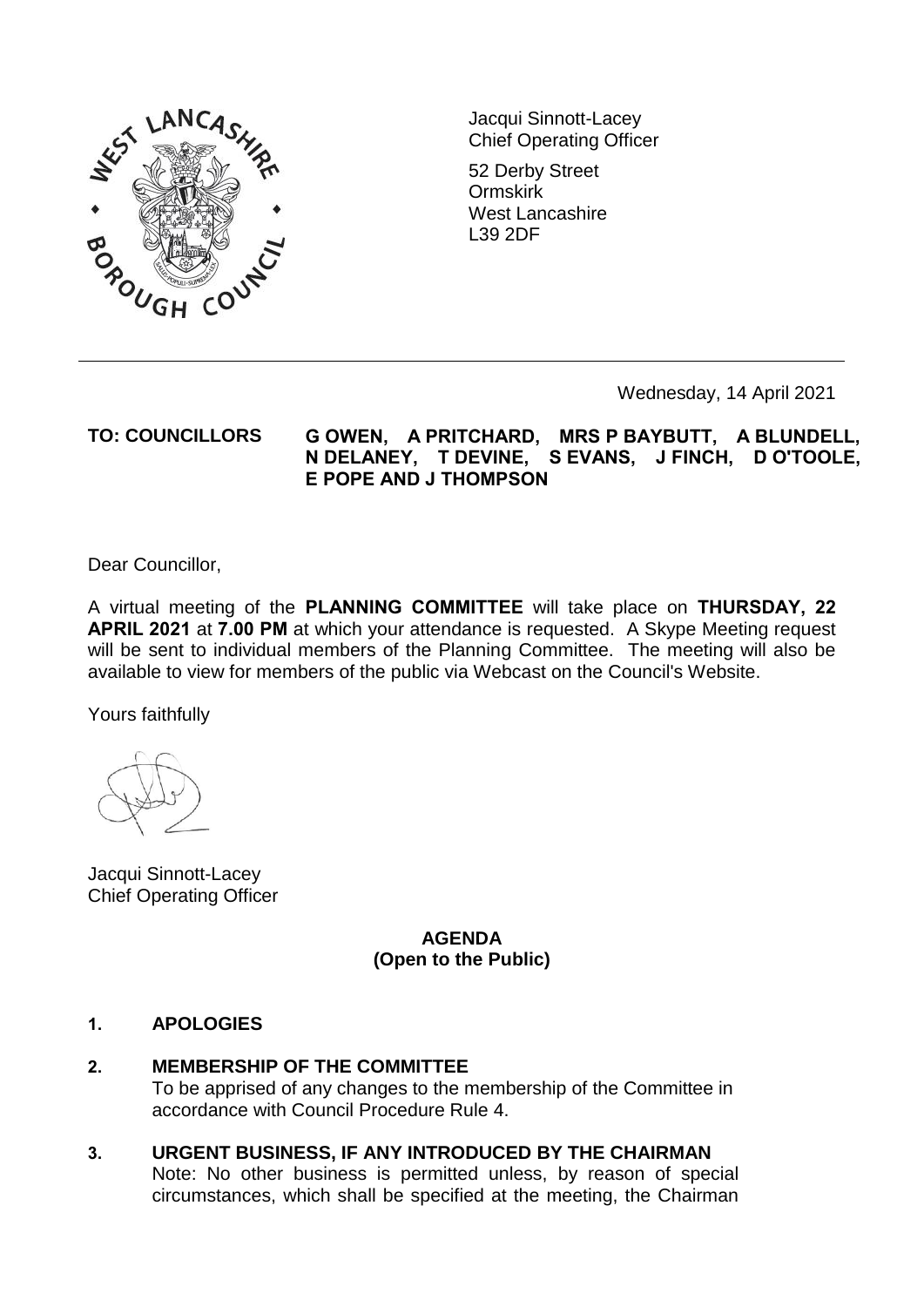is of the opinion that the item(s) should be considered as a matter of urgency. **4. DECLARATIONS OF INTEREST** If a member requires advice on Declarations of Interest, he/she is advised to contact the Legal and Democratic Services Manager in advance of the meeting. (For the assistance of members a checklist for

use in considering their position on any particular item is included at

#### **5. DECLARATIONS OF PARTY WHIP**

the end of this agenda sheet.)

Party Whips are not to be used by this Committee in respect of its functions concerning the determination of applications, approval of consents, the taking of enforcement action and the exercise of powers and duties with regard to highways, hedgerows, the preservation of trees and high hedge complaints. When considering any other matter which relates to a decision of the Cabinet or the performance of any member of the Cabinet, in accordance with Regulatory Committee Procedure 9, Members must declare the existence of any party whip, and the nature of it.

#### **6. MINUTES** To receive as a correct record the minutes of the meeting held on the 18 March 2021. . 707 - 710 **7. PLANNING APPLICATIONS** To consider the report of the Corporate Director of Place and Community. 711 - 720 7a **2020/0938/FUL - LAND TO THE REAR OF 25 BROOKFIELD LANE, AUGHTON** To consider the report of the Corporate Director of Place and Community. 721 - 730 7b **2019/0475/OUT - WHITE RAILS FARM, 86 TURNPIKE ROAD, AUGHTON** To consider the report of the Corporate Director of Place and Community. 731 - 744 7c **2020/0698/FUL - 11 ASH CLOSE, ORMSKIRK** To consider the report of the Corporate Director of Place and Community. 745 - 754 7d **2020/0897/FUL - FORMER POUNDSTRETCHER, CHURCH STREET, ORMSKIRK** To consider the report of the Corporate Director of Place and 755 - 768

Community.

## 7e **2021/0118/FUL - 72 REDGATE, ORMSKIRK**

To consider the report of the Corporate Director of Place and Community.

705 - 706

769 - 774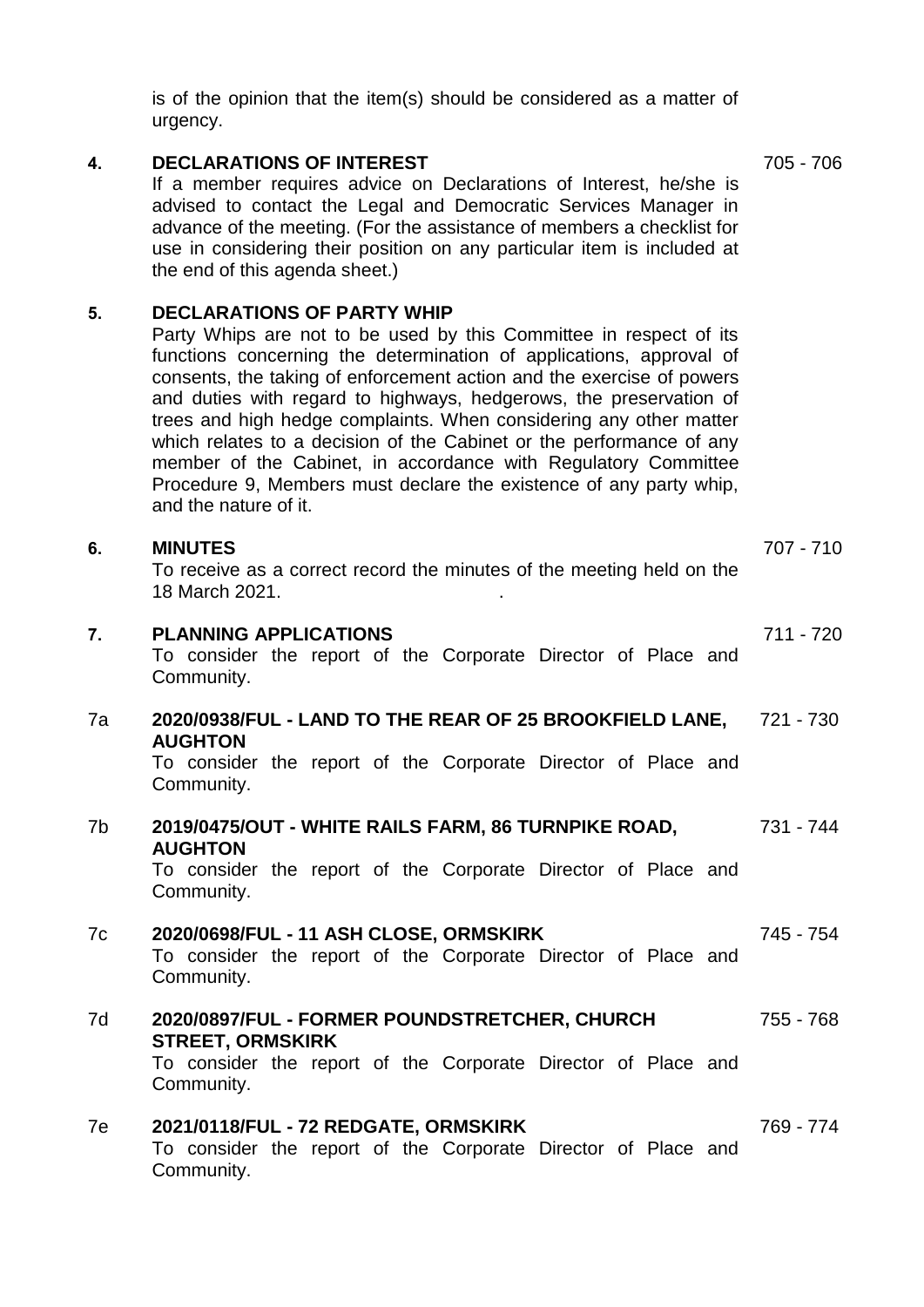**We can provide this document, upon request, on audiotape, in large print, in Braille and in other languages.** 

### **REMOTE MEETING PROCEDURE: Please see attached sheet. MOBILE PHONES: These should be switched off or to 'silent' at all meetings.**

For further information, please contact:- Jill Ryan on 01695 585017 Or email jill.ryan@westlancs.gov.uk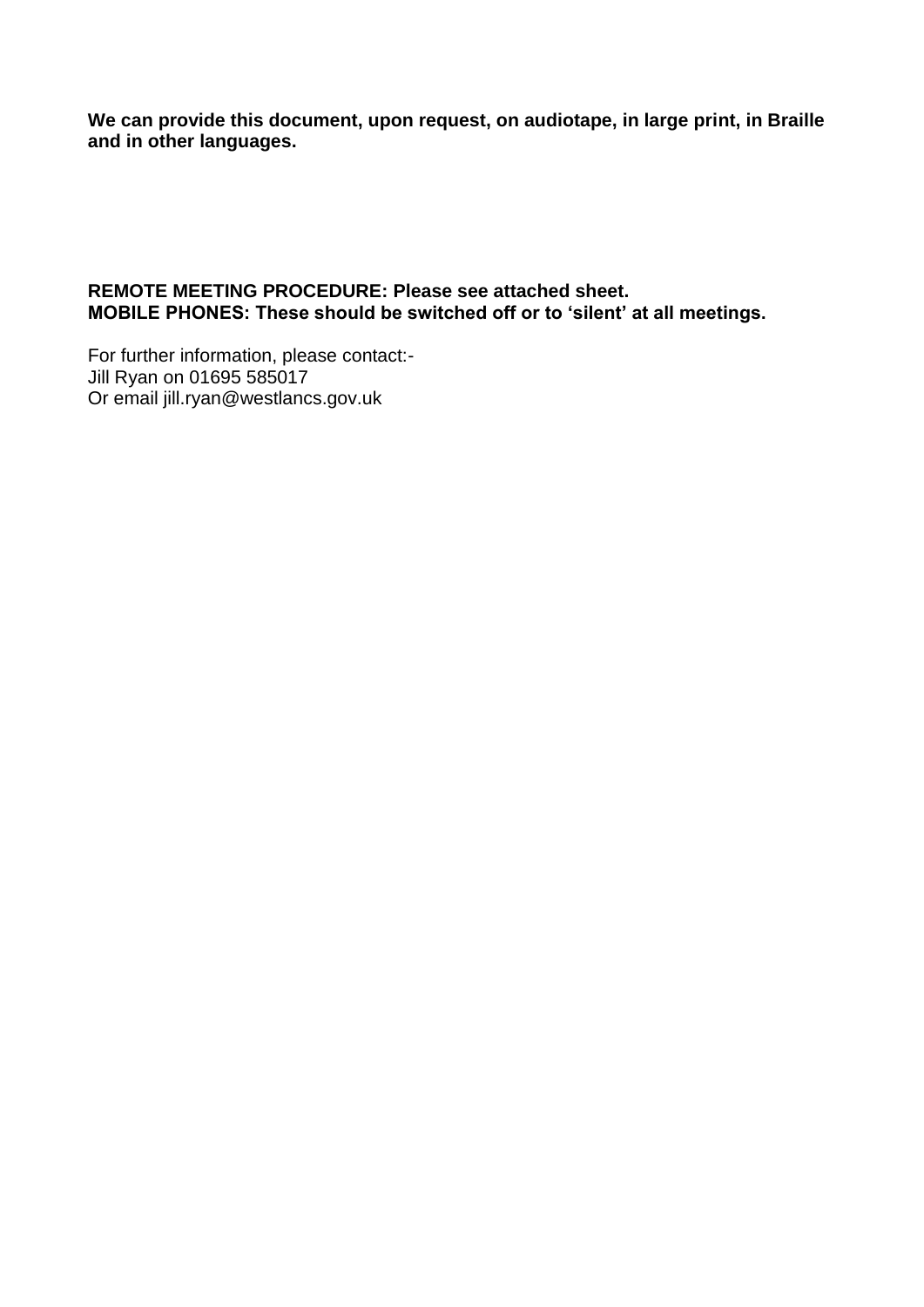

# **REMOTE MEETINGS – GUIDANCE**

**This guidance is designed to assist members when attending remote meetings.** 

**The guidance should be read in conjunction with the Council's Remote Meetings Protocol and Procedures Rules** 

# **General**

- 1. If members wish to speak on a particular item it will assist the smooth running of the remote meeting if they indicate to the Chairman their wish to speak in advance of the meeting.
- 2. Please join the meeting no later than 15 minutes before the start of the meeting to ensure that the technology is working correctly.
- 3. It is a requirement of the remote meetings regulations that any member participating in a remote meeting must be able to be heard (and if practicable also be seen) by all other members, officers and public speakers participating in the meeting and, in turn, be able to hear (and if practicable see) those persons.
- 4. It is also a requirement that the meeting be live broadcast and so any camera (video-feed) should show a non-descript background and members should take care to ensure that no exempt or confidential papers can be seen in the video-feed.
- 5. At the start of the meeting please ensure that your microphone is muted and your video feed (if available on your device) is paused. Please remember to unmute your microphone (and unpause your video feed if available) when invited to speak by the Chairman!
- 6. At the start of the meeting the Member Services Officer will read out which Members and Officers are present. The attendance of members will be recorded.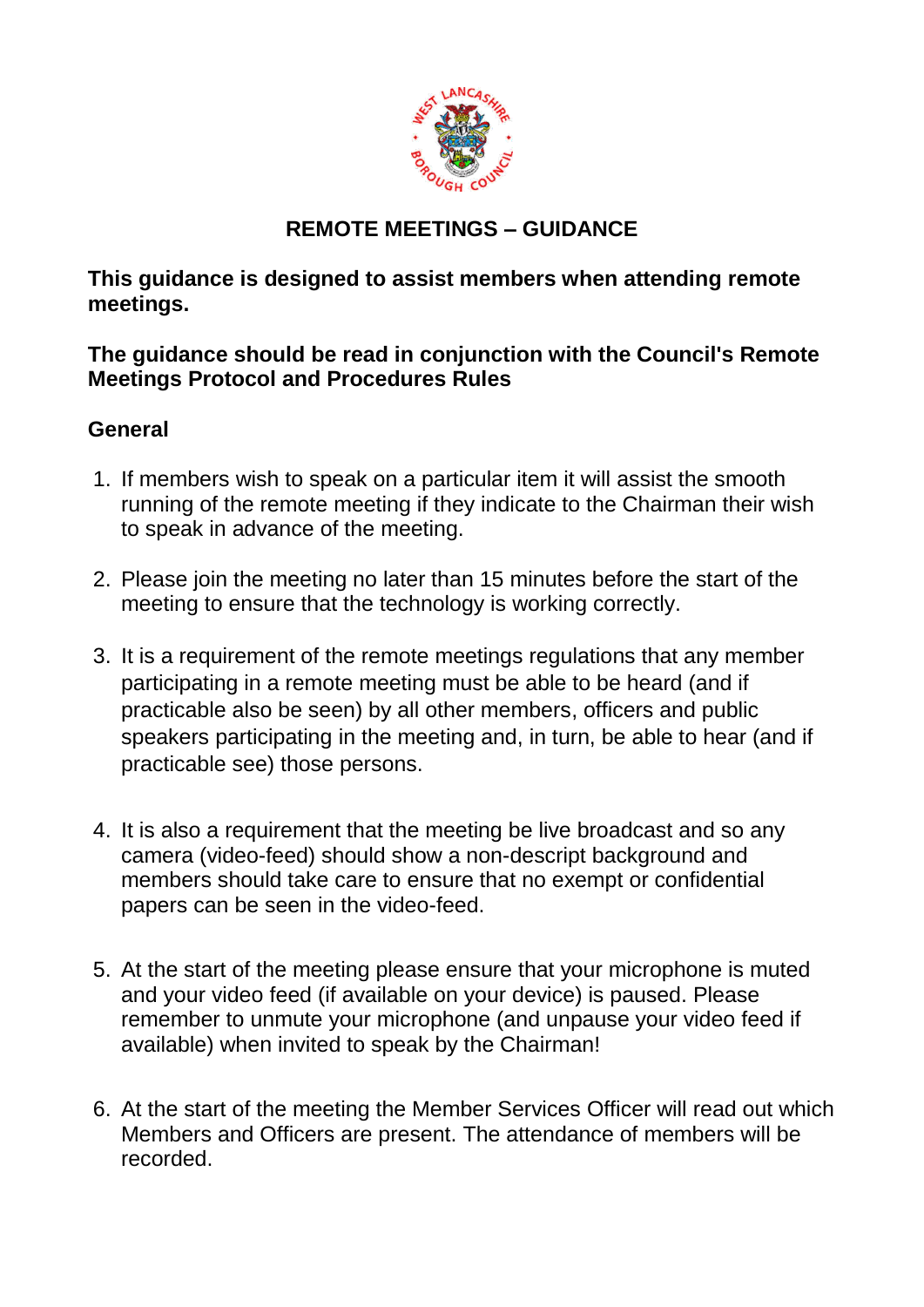- 7. Please remember to mute your mic/pause your video feed when you're not talking.
- 8. Only speak when invited to by the Chair.
- 9. Please state your name before you make an address.
- 10. If you're referring to a specific page or slide mention the page or slide number.
- 11. In the event of failure of the live broadcast then the Chairman will immediately adjourn the meeting until such time as the live broadcast is restored.
- 12. In the event that a member's individual remote connection should fail, the Chairman will call a short adjournment to determine whether the connection can be re-established (either by video technology or telephone connection). If connection cannot be restored after a reasonable period of time then the presumption is that the meeting should continue, providing the meeting remains quorate.
- 13. If connection to a member is lost during discussion of an item of business at a regulatory meeting (planning and licensing committees) that member will not be able to vote on that item (unless that part of the discussion during which connection was lost is, in the view of the Chairman, capable of being repeated for the benefit of the member concerned).

## **Public speaking**

- 14. Any member of the public participating in a meeting remotely in exercise of their right to speak must be able to be heard (and if practicable also be seen) by members, officers and public speakers participating in the same item of business and, in turn, be able to hear (and if practicable see) those persons.
- 15. The Member Services Officer will mute the member of the public once they have spoken and remove them from the remote meeting on the instruction of the Chairman once the relevant item of business has been dealt with. Note: members of the public will be able to view/listen to the remainder of the meeting via the live broadcast.